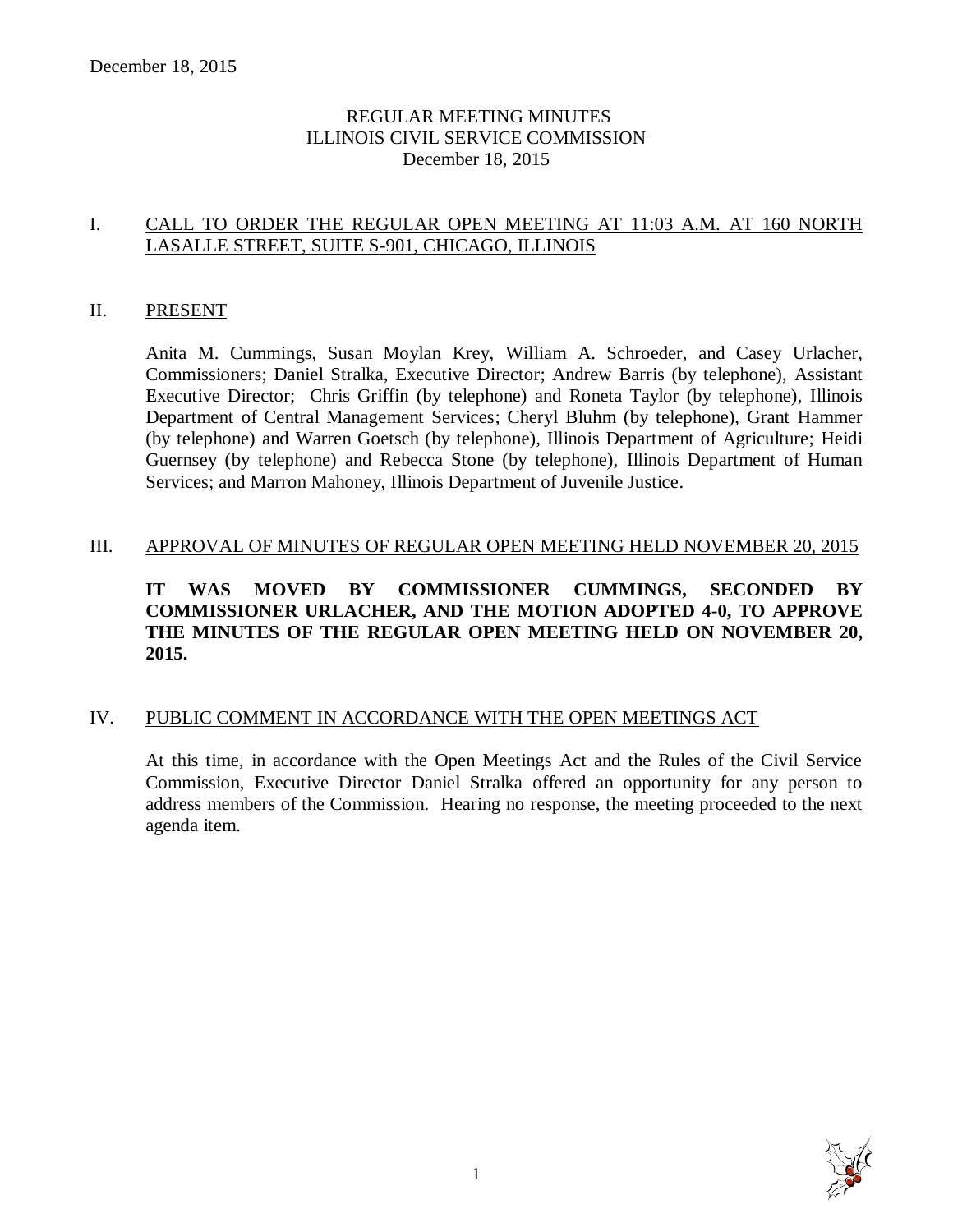#### $V<sub>1</sub>$ EXEMPTIONS UNDER SECTION  $4d(3)$  OF THE PERSONNEL CODE

# A. Report on Exempt Positions from Department of Central Management Services

|               | Total            | Number of Exempt |
|---------------|------------------|------------------|
| <u>Agency</u> | <b>Employees</b> | Positions        |
|               |                  |                  |
|               |                  |                  |
|               |                  |                  |
|               |                  |                  |
|               |                  |                  |
|               |                  |                  |
|               |                  |                  |
|               |                  |                  |
|               |                  |                  |
|               |                  |                  |
|               |                  |                  |
|               |                  |                  |
|               |                  |                  |
|               |                  |                  |
|               |                  |                  |
|               |                  |                  |
|               |                  |                  |
|               |                  |                  |
|               |                  |                  |
|               |                  |                  |
|               |                  |                  |
|               |                  |                  |
|               |                  |                  |
|               |                  |                  |
|               |                  |                  |
|               |                  |                  |
|               |                  |                  |
|               |                  |                  |
|               |                  |                  |
|               |                  |                  |
|               |                  |                  |
|               |                  |                  |
|               |                  |                  |
|               |                  |                  |
|               |                  |                  |
|               |                  |                  |
|               |                  |                  |
|               |                  |                  |
|               |                  |                  |
|               |                  |                  |
|               |                  |                  |
|               |                  |                  |
|               |                  |                  |
|               |                  |                  |
|               |                  |                  |
|               |                  |                  |
|               |                  |                  |
|               |                  |                  |
|               |                  |                  |
|               |                  |                  |
|               |                  |                  |
|               |                  |                  |
|               |                  |                  |
|               |                  |                  |

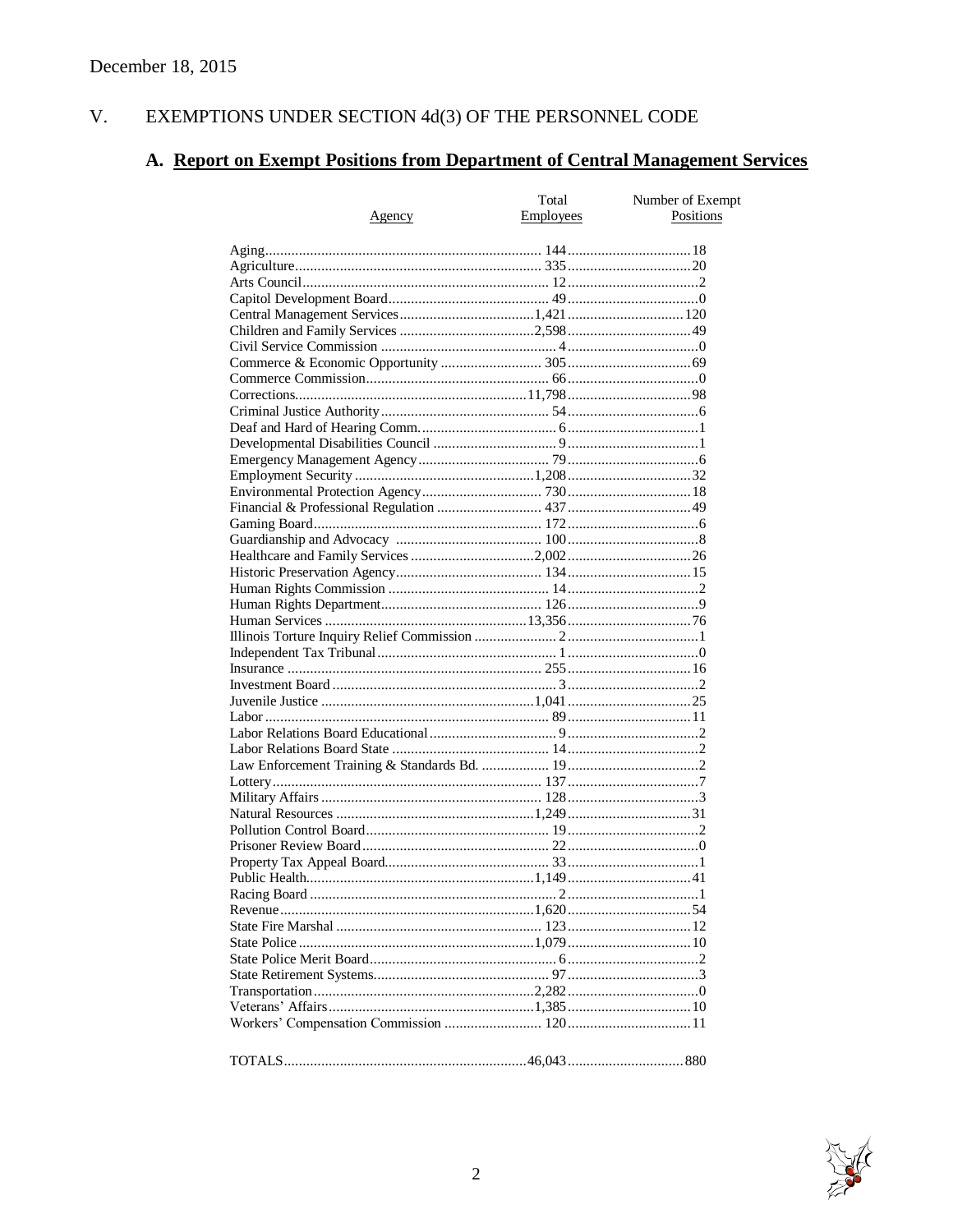# **B. Governing Rule – Section 1.142 Jurisdiction B Exemptions**

- a) The Civil Service Commission shall exercise its judgment when determining whether a position qualifies for exemption from Jurisdiction B under Section 4d(3) of the Personnel Code. The Commission will consider any or all of the following factors inherent in the position and any other factors deemed relevant to the request for exemption:
	- 1) The amount and scope of principal policy making authority;
	- 2) The amount and scope of principal policy administering authority;
	- 3) The amount of independent authority to represent the agency, board or commission to individuals, legislators, organizations or other agencies relative to programmatic responsibilities;
	- 4) The capability to bind the agency, board or commission to a course of action;
	- 5) The nature of the program for which the position has principal policy responsibility;
	- 6) The placement of the position on the organizational chart of the agency, board or commission;
	- 7) The mission, size and geographical scope of the organizational entity or program within the agency, board or commission to which the position is allocated or detailed.
- b) The Commission may, upon its own action after 30 days notice to the Director of Central Management Services or upon the recommendation of the Director of the Department of Central Management Services, rescind the exemption of any position that no longer meets the requirements for exemption set forth in subsection (a). However, rescission of an exemption shall be approved after the Commission has determined that an adequate level of managerial control exists in exempt status that will insure responsive and accountable administrative control of the programs of the agency, board or commission.
- c) For all positions currently exempt by action of the Commission, the Director of Central Management Services shall inform the Commission promptly in writing of all changes in essential functions, reporting structure, working title, work location, position title, position number or specialized knowledge, skills, abilities, licensure or certification.
- d) Prior to granting an exemption from Jurisdiction B under Section 4d(3) of the Personnel Code, the Commission will notify the incumbent of the position, if any, of its proposed action. The incumbent may appear at the Commission meeting at which action is to be taken and present objections to the exemption request.

(Source: Amended at 34 Ill. Reg. 3485, effective March 3, 2010)

\* \* \*

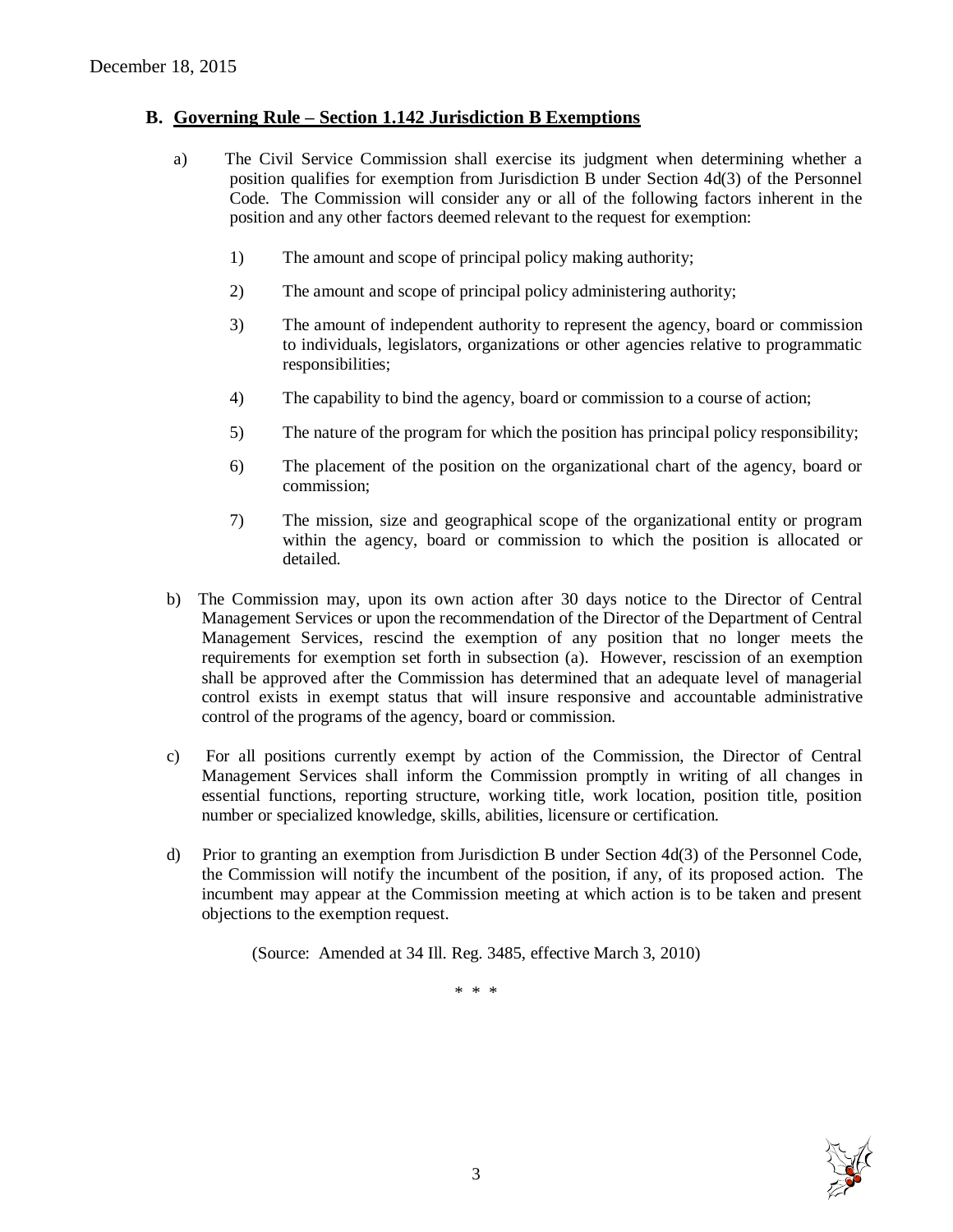# **C. Requests for 4d(3) Exemption**

Executive Director Daniel Stralka reported the following:

- $\triangleright$  As to Item C, this request is for a Deputy Director at the Department of Agriculture, a position that reports to the Director. This position has agency-wide responsibilities as a policy advisor and overseer while also serving on the senior management staff. The Staff's only concern was that these responsibilities overlapped with an already exempt Chief Policy Advisor position. The agency indicated that this Chief Policy Advisor position was being abolished. With that representation, Staff recommended approval of this request. Cheryl Bluhm confirmed that the paperwork has been submitted to abolish the Chief Policy Advisor position. Commissioner Krey inquired why the agency took the steps to create a new position and submit it for an exemption when it already had a similar position available. Cheryl Bluhm responded that the agency thought it more appropriate to create a new position based on the agency's structure.
- $\triangleright$  As to Item D, this request is for a Chief Data Officer at the Bureau of Communication and Computer Services (BCCS) at the Department of Central Management Services (CMS), a position that reports to the Deputy Director of BCCS who reports to the Assistant Director of CMS who reports to the Director. This position has principal policy responsibility for a new Data Science Practice program being established in BCCS. This program will use predictive data analysis of the petabytes of information the State maintains to improve services in the areas of health care and law enforcement, for two examples. These are practices that are already in place in large companies and are now moving into the realm of government. For these reasons, Staff recommended approval of this request.
- $\triangleright$  As to Item E, this request is for a Program Manager of the Electronic Visit Verification and Individual Provider Coordination program at the Department of Human Services, a position that reports to the Bureau Chief for Home Services who reports to the Director of the Division of Rehabilitation Services who reports to the Assistant Secretary who reports to the Secretary. This position is responsible for managing the program whereby the agency monitors the geographic whereabouts of home service providers to ostensibly ensure they are serving their assigned constituents. It is presently done by telephone contacts. Since this is a program mandated by the Public Aid Code, Staff recommended approval of this request.
- $\triangleright$  As to Item F, this request is for a Quality Assurance and Research Manager at the Department of Juvenile Justice, a position that reports to the Chief of Staff who reports to the Director. This position is principally responsible for data collection and research at the agency, and also then analyzes that data and uses it to prepare a variety of reports and forecasts for the agency. These are used to evaluate the effectiveness of the agency's activities and assist in long range planning. The Department of Corrections has a very similar exempt position that performs these same activities. Staff had a minor concern over language that indicated this position also had significant fiscal responsibilities, but the agency indicated that this language was inaccurate and would be submitting a clarification to correct this.

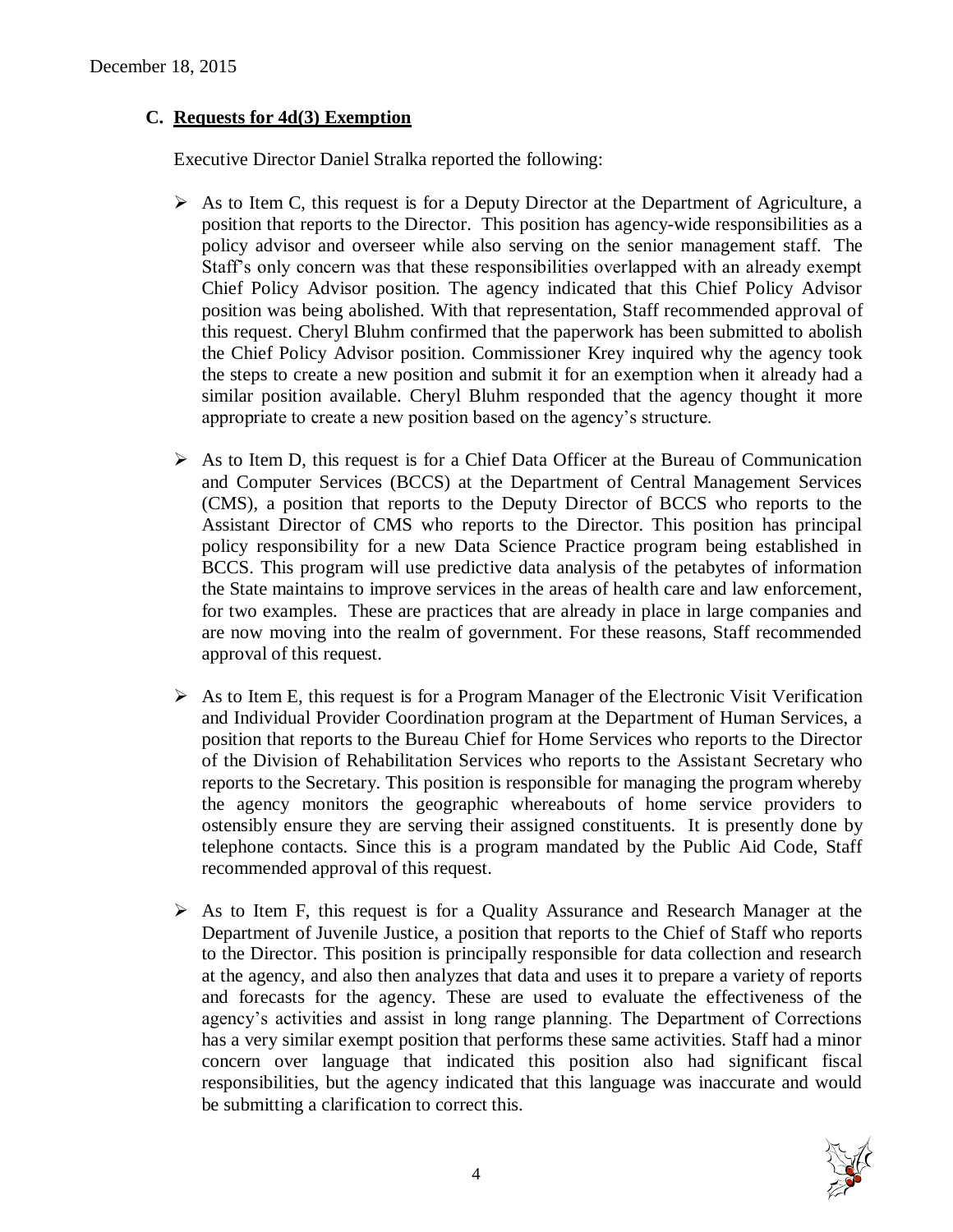Based on that representation, Staff recommended approval of this request. Commissioner Krey inquired whether it would be prudent to wait for the clarification before taking any action. Executive Director Stralka explained that the language at issue was confusing in that it indicated that the position had agency-wide fiscal responsibilities when these responsibilities were only for its underlying program. In addition, he noted that these responsibilities only made up 10% of the position's essential functions. Roneta Taylor added that Central Management Services would act to expedite the clarification, while Marron Mahoney committed to ensuring the clarification is done immediately.

# **IT WAS MOVED BY COMMISSIONER KREY, SECONDED BY COMMISSIONER URLACHER, WITH COMMISSIONER CUMMINGS ABSTAINING ON ITEM E, THE MOTION ADOPTED 4-0 TO GRANT THE EXEMPTION REQUESTS FOR THE FOLLOWING POSITIONS:**

- **C: Deputy Director (Agriculture)**
- **D: Chief Data Officer (Central Management Services)**
- **E: Manager, Home Services Electronic Visit Verification (EVV)/Individual Provider Coordination Program (Human Services)**
- **F: Quality Assurance & Research Manager (Juvenile Justice)**

#### **The following 4d(3) exemption requests were granted on December 18, 2015:**

#### **C. Illinois Department of Agriculture**

| <b>Position Number</b>  | 40070-11-00-000-10-01 |
|-------------------------|-----------------------|
| <b>Functional Title</b> | Deputy Director       |
| Incumbent               | Vacant                |
| Supervisor              | Director              |
| Location                | Sangamon County       |

#### **D. Illinois Department of Central Management Services**

| <b>Position Number</b>  | 40070-37-10-500-00-01                                      |
|-------------------------|------------------------------------------------------------|
| Division                | Bureau of Communication and Computer Services (BCCS)       |
| <b>Functional Title</b> | Chief Data Officer                                         |
| Incumbent               | Vacant                                                     |
| Supervisor              | BCCS Deputy Director who reports to the Assistant Director |
|                         | who reports to the Director                                |
| Location                | <b>Cook County</b>                                         |

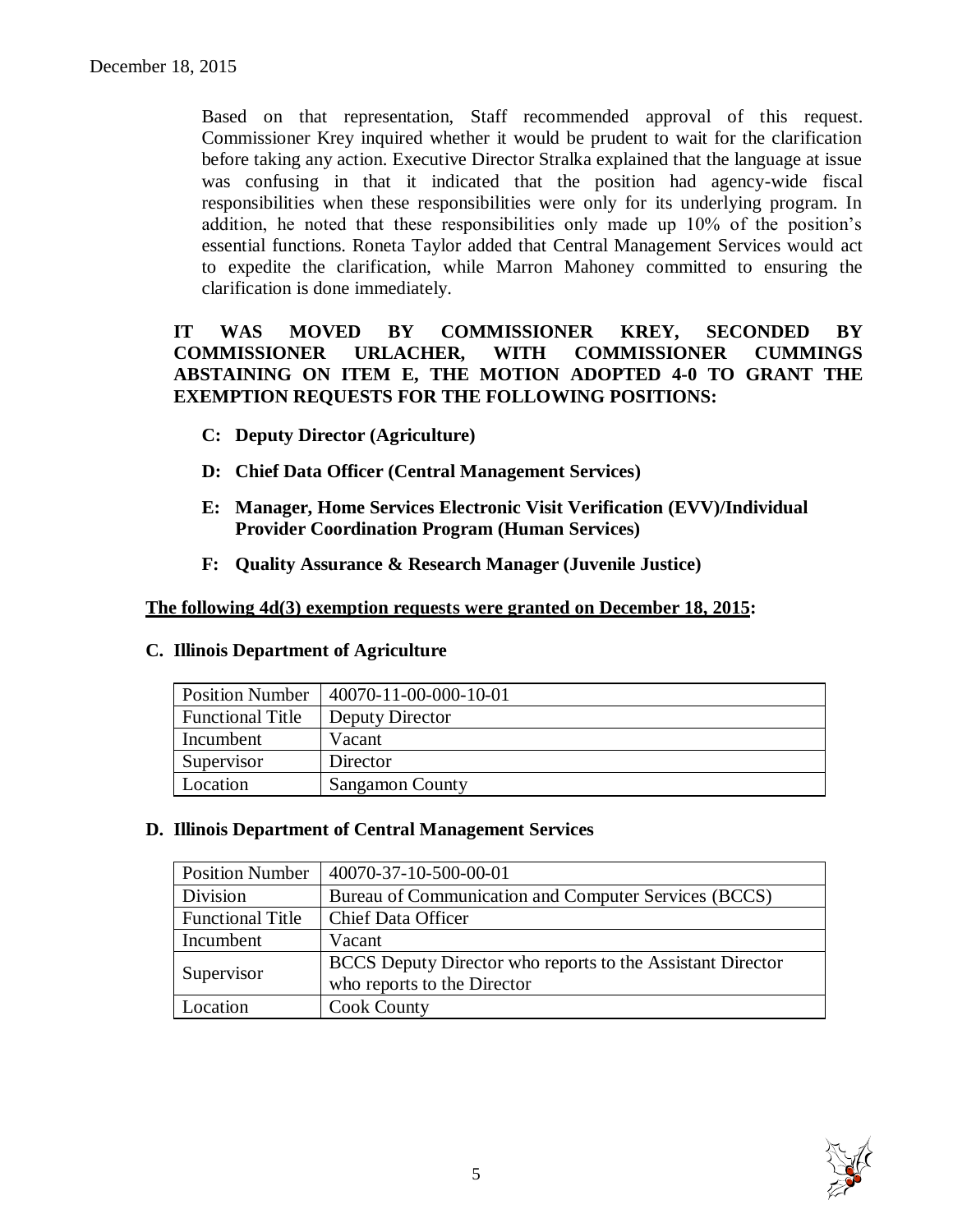| <b>Position Number</b>  | 40070-10-41-350-00-01                                          |
|-------------------------|----------------------------------------------------------------|
| Division                | <b>Rehabilitation Services</b>                                 |
| <b>Functional Title</b> | Manager, Home Services Electronic Visit Verification (EVV) /   |
|                         | <b>Individual Provider Coordination Program</b>                |
| Incumbent               | Vacant                                                         |
|                         | Bureau Chief, Program Services who reports to the Director,    |
| Supervisor              | Rehabilitation Services who reports to the Assistant Secretary |
|                         | who in turn reports to the Secretary                           |
| Location                | <b>Sangamon County</b>                                         |

# **E. Illinois Department of Human Services**

# **F. Illinois Department of Juvenile Justice**

| <b>Position Number</b>  | $140070 - 27 - 00 - 001 - 20 - 01$         |
|-------------------------|--------------------------------------------|
| <b>Functional Title</b> | Quality Assurance & Research Manager       |
| Incumbent               | Vacant                                     |
| Supervisor              | Chief of Staff who reports to the Director |
| Location                | <b>Cook County</b>                         |

# VI. CLASS SPECIFICATIONS

#### **A. Governing Rule – Section 1.45 Classification Plan**

The Commission will review the class specifications requiring Commission approval under the Classification Plan and will approve those that meet the requirements of the Personnel Code and Personnel Rules and conform to the following accepted principles of position classification:

- a) The specifications are descriptive of the work being done or that will be done;
- b) Identifiable differentials are set forth among classes that are sufficiently significant to permit the assignment of individual positions to the appropriate class;
- c) Reasonable career promotional opportunities are provided;
- d) The specifications provide a reasonable and valid basis for selection screening by merit examinations;
- e) All requirements of the positions are consistent with classes similar in difficulty, complexity and nature of work.

#### **B. None submitted**

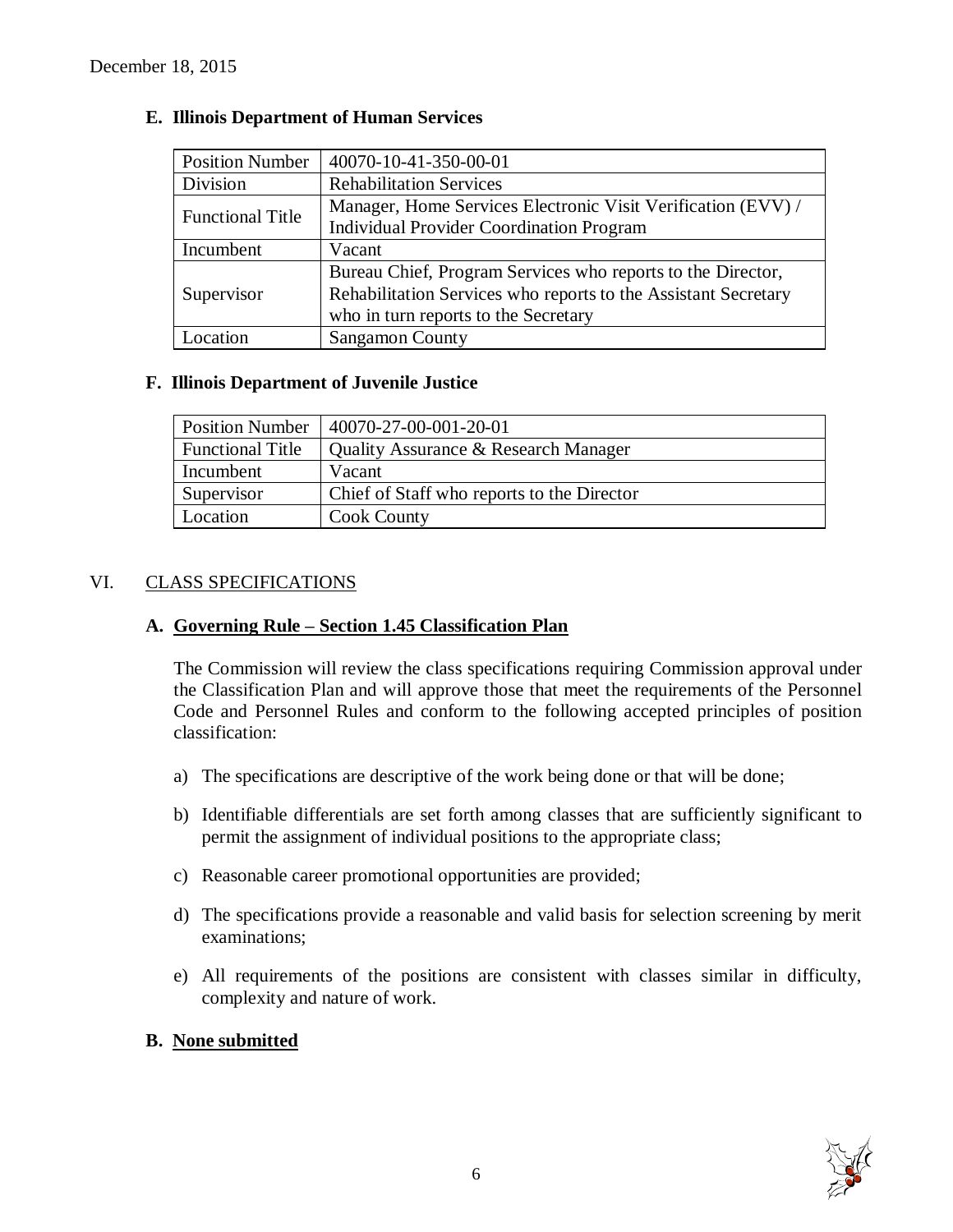# **IT WAS MOVED BY COMMISSIONER CUMMINGS, SECONDED BY COMMISSIONER KREY, AND THE MOTION ADOPTED 4-0 TO DISAPPROVE ANY CLASS SPECIFICATIONS RECEIVED BY THE COMMISSION STAFF NOT CONTAINED IN THIS AGENDA TO ALLOW ADEQUATE STUDY.**

### VII. PERSONNEL RULES

#### **A. Civil Service Commission Governing Rule – Section 1.310 Personnel Rules**

The Commission has power to disapprove new rules or amendments to existing rules submitted by the Director of Central Management Services. Such proposed new rules or amendments of existing rules submitted to the Commission shall be accompanied by a report of proceedings attending the prior public hearing required by law with respect to them. If the Commission does not disapprove new rules or any amendment to existing rules within 30 days following the receipt from the Director of Central Management Services, the new rules or amendments have the force and effect of law after filing by the Director with the Secretary of State.

### **B. None submitted**

**IT WAS MOVED BY COMMISSIONER CUMMINGS, SECONDED BY COMMISSIONER SCHROEDER, AND THE MOTION ADOPTED 4-0 TO DISAPPROVE ANY AMENDMENTS TO PERSONNEL RULES RECEIVED BY THE COMMISSION STAFF BUT NOT CONTAINED IN THIS AGENDA TO ALLOW ADEQUATE STUDY.** 

#### VIII. MOTION TO CLOSE A PORTION OF THE MEETING

**IT WAS MOVED BY COMMISSIONER KREY, SECONDED BY COMMISSIONER URLACHER, AND BY ROLL CALL VOTE THE MOTION ADOPTED 4-0 TO CLOSE A PORTION OF THE MEETING PURSUANT TO SUBSECTIONS 2(c)(1), 2(c)(4), AND 2(c)(11) OF THE OPEN MEETINGS ACT.**

| <b>CUMMINGS</b>  | YES.       | <b>KREY</b>     | YES |
|------------------|------------|-----------------|-----|
| <b>SCHROEDER</b> | <b>YES</b> | <b>URLACHER</b> | YES |

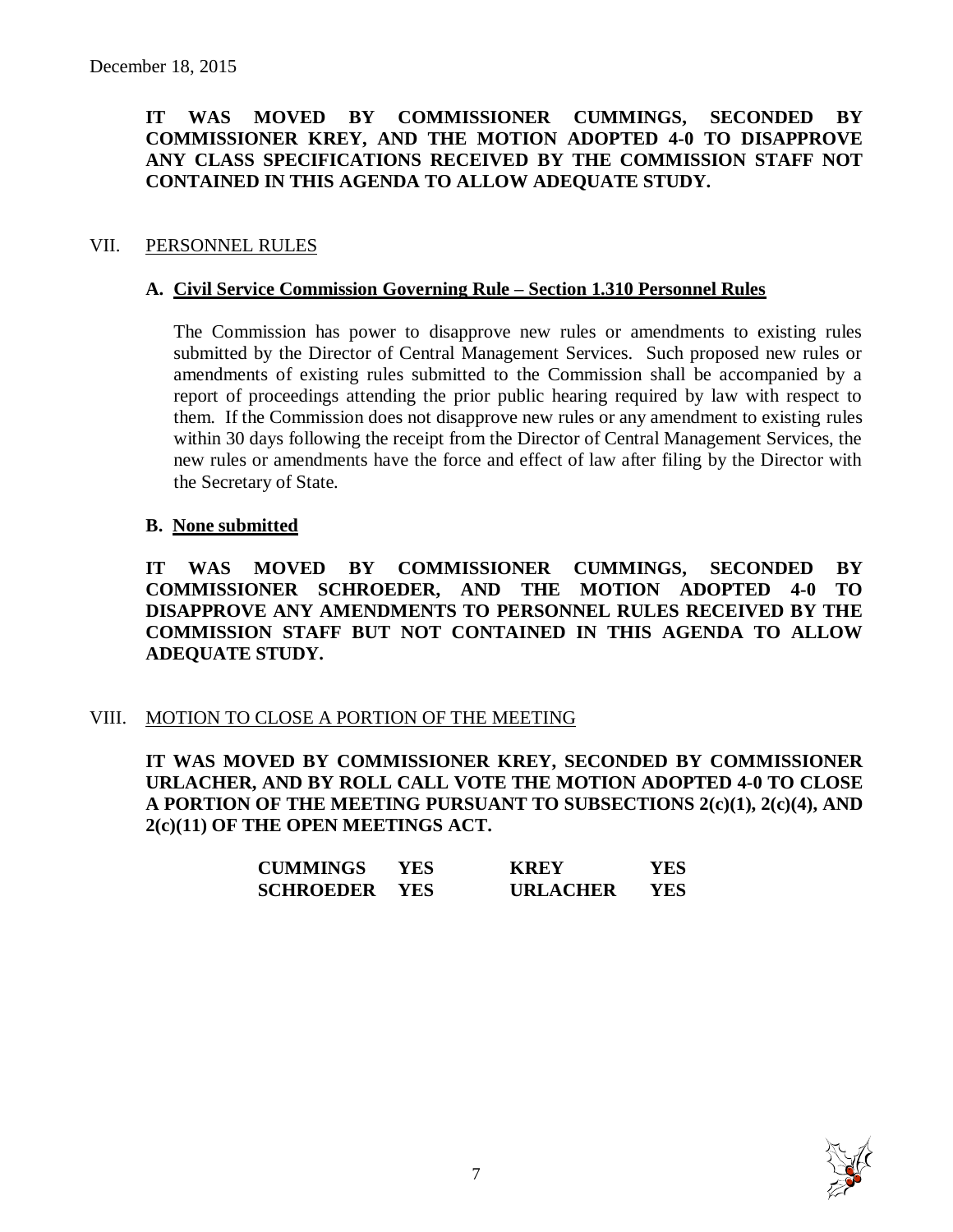# IX. RECONVENE THE OPEN MEETING

Upon due and proper notice the regular open meeting of the Illinois Civil Service Commission was reconvened at 160 North LaSalle Street, Suite S-901, Chicago, Illinois at 11:21 a.m.

#### **PRESENT**

Anita M. Cummings, Susan Moylan Krey, William A. Schroeder, and Casey Urlacher, Commissioners; Daniel Stralka, Executive Director; and Andrew Barris (by telephone), Assistant Executive Director.

### X. NON-MERIT APPOINTMENT REPORT

Set forth below is the number of consecutive non-merit appointments made by each department as reported by Central Management Services:

| <b>Agency</b>                          | 10/31/15      | $11/30/15$   $11/30/14$ |   |
|----------------------------------------|---------------|-------------------------|---|
| Agriculture                            | 4             | $\mathbf 0$             |   |
| Arts Council                           |               |                         |   |
| <b>Central Management Services</b>     | っ             | $\mathbf{2}$            |   |
| <b>Children and Family Services</b>    |               | 0                       |   |
| <b>Healthcare and Family Services</b>  | 3             | 2                       |   |
| <b>Historic Preservation Agency</b>    | $\mathcal{D}$ | $\mathbf 0$             |   |
| <b>Human Services</b>                  | 12            | 12                      |   |
| Juvenile Justice                       |               |                         |   |
| <b>Natural Resources</b>               | $\mathbf Q$   | 13                      | 5 |
| Revenue                                |               | $\mathbf 2$             |   |
| <b>State Retirement Systems</b>        | 3             |                         |   |
| Transportation                         | 3             | 0                       |   |
| <b>Workers Compensation Commission</b> |               |                         |   |
| <b>Totals</b>                          | 43            | 35                      |   |

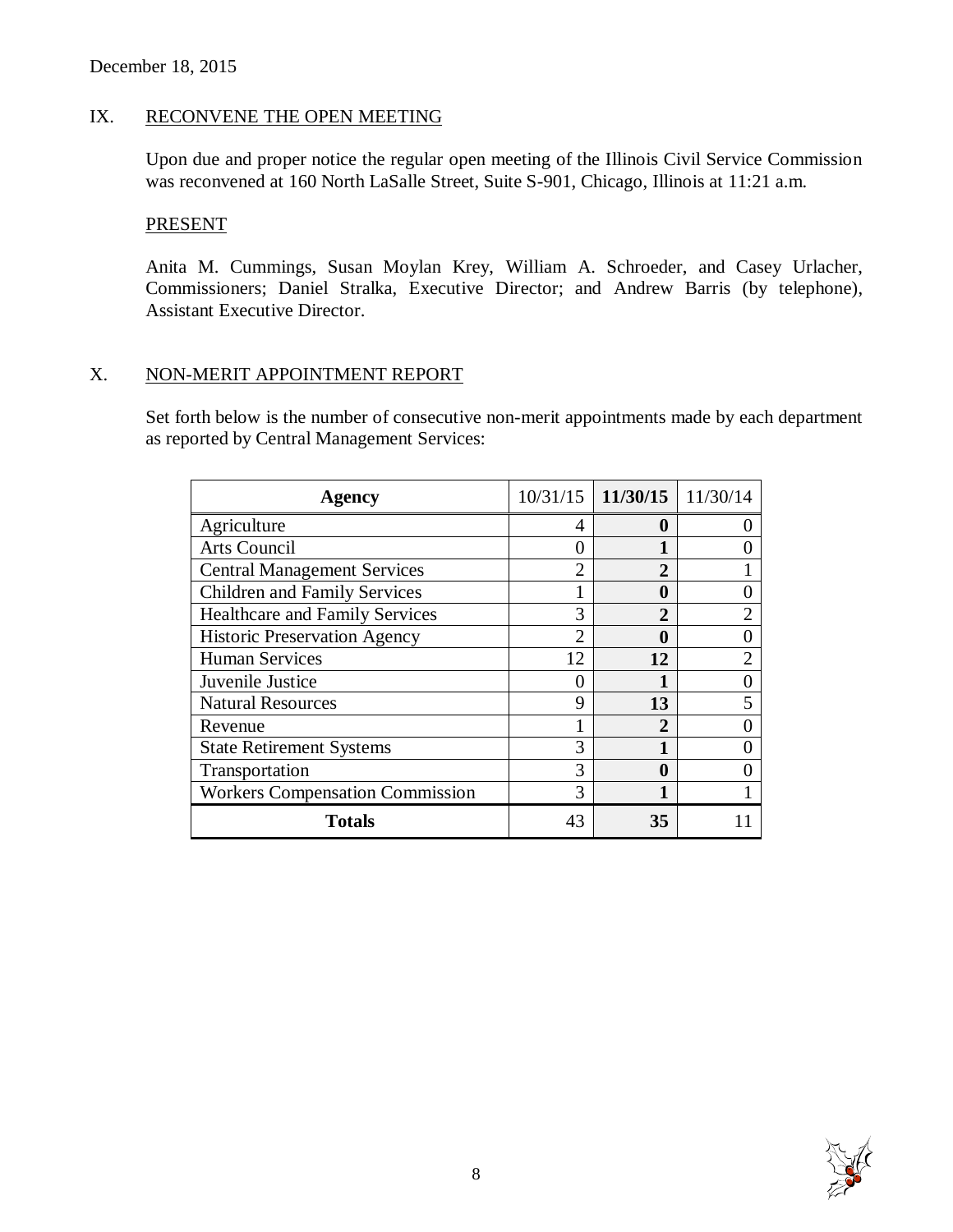# XI. PUBLICLY ANNOUNCED DECISION RESULTING FROM APPEAL

#### **DA-49-15**

| Employee | Joseph Segobiano     | <b>Appeal Date</b>   | 06/02/15                           |
|----------|----------------------|----------------------|------------------------------------|
| Agency   | Human Services       | <b>Decision Date</b> | 12/07/15                           |
| Type     | Discharge            | Proposal for         | 30-day suspension plus duration of |
| ALJ      | <b>Andrew Barris</b> | Decision             | suspension pending discharge.      |

**IT WAS MOVED BY COMMISSIONER CUMMINGS, SECONDED BY COMMISSIONER SCHROEDER, AND BY ROLL CALL VOTE OF 4-0 THE MOTION ADOPTED TO AFFIRM AND ADOPT THE PROPOSAL FOR DECISION OF THE ADMINISTRATIVE LAW JUDGE THAT THE PARTIALLY PROVEN CHARGES WARRANTED A 30-DAY SUSPENSION PLUS DURATION OF SUSPENSION PENDING DISCHARGE FOR THE REASONS SET FORTH IN THE PROPOSAL FOR DECISION DATED DECEMBER 7, 2015.**

| <b>CUMMINGS</b>  | YES.       | <b>KREY</b>     | YES |
|------------------|------------|-----------------|-----|
| <b>SCHROEDER</b> | <b>YES</b> | <b>URLACHER</b> | YES |

#### XII. APPEALS TERMINATED WITHOUT DECISION ON THE MERITS

#### **DA-4-16**

| Employee                | Ivory T. Flucas            | <b>Appeal Date</b>           | 07/24/15            |
|-------------------------|----------------------------|------------------------------|---------------------|
| Agency                  | Children & Family Services | Decision Date                | 11/17/15            |
| Appeal Type   Discharge |                            | <b>Proposal for Decision</b> | Dismissed; settled. |
| ALJ                     | Daniel Stralka             |                              |                     |

# **S-15-15<sup>1</sup>**

| Employee    | Susan L. Williams | <b>Appeal Date</b>           | 09/29/14            |
|-------------|-------------------|------------------------------|---------------------|
| Agency      | Revenue           | Decision Date                | 12/07/15            |
| Appeal Type | Suspension        | <b>Proposal for Decision</b> | Dismissed; settled. |
| ALJ         | Daniel Stralka    |                              |                     |

#### **S-28-15**

 $\overline{a}$ 

| Employee       | Susan L. Williams | <b>Appeal Date</b>    | 12/16/14            |
|----------------|-------------------|-----------------------|---------------------|
| $\vert$ Agency | Revenue           | Decision Date         | 12/07/15            |
| Appeal Type    | Suspension        | Proposal for Decision | Dismissed; settled. |
| ALJ            | Daniel Stralka    |                       |                     |

 $1$  On June 16, 2015 appeal S-28-15 was consolidated under S-15-15. On August 21, 2015 S-6-16 was consolidated under S-15-15.

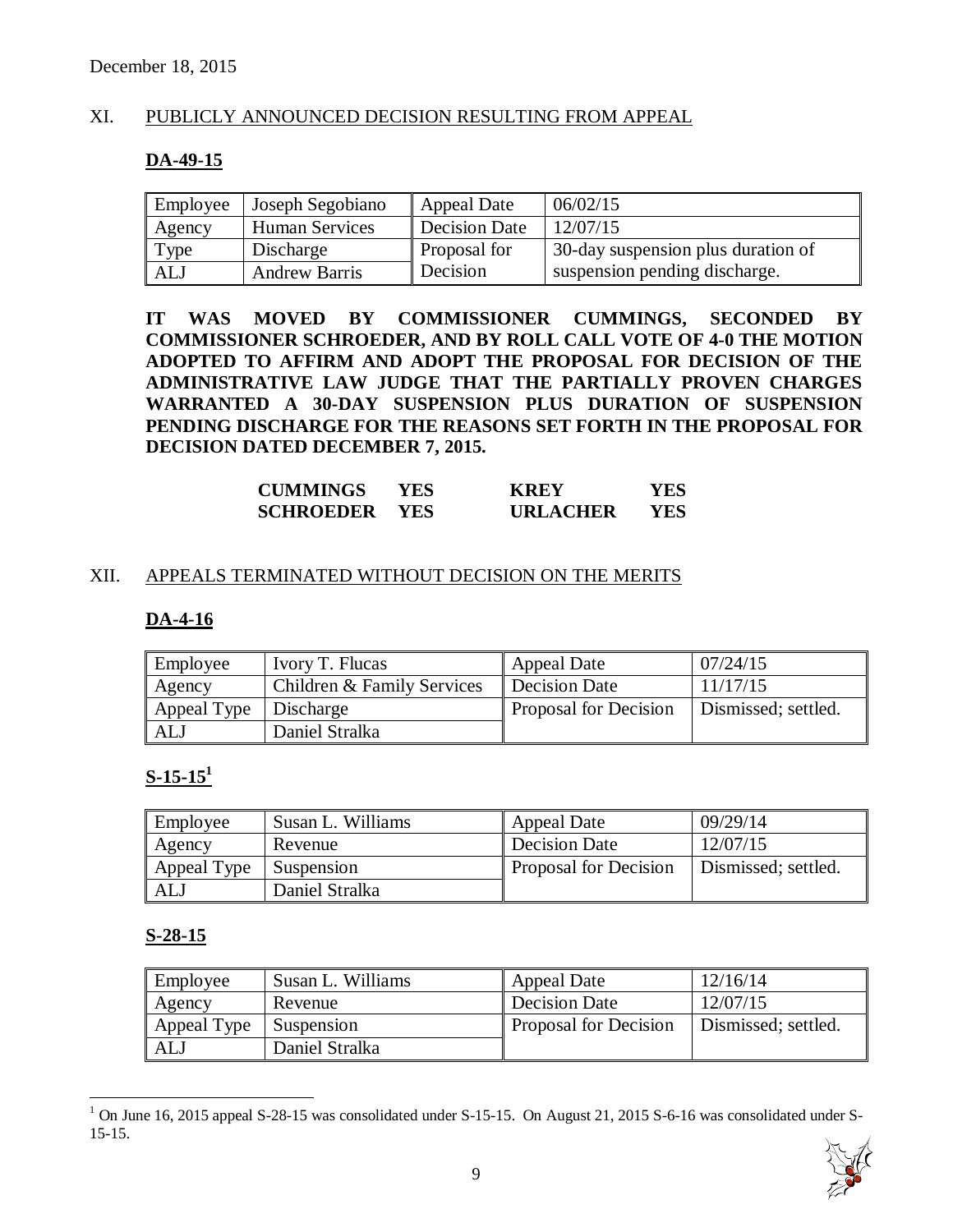# **S-6-16**

| Employee      | Susan L. Williams | <b>Appeal Date</b>                          | 08/04/15 |
|---------------|-------------------|---------------------------------------------|----------|
| <b>Agency</b> | Revenue           | <b>Decision Date</b>                        | 12/07/15 |
| Appeal Type   | Suspension        | Proposal for Decision   Dismissed; settled. |          |
| ALJ           | Daniel Stralka    |                                             |          |

**IT WAS MOVED BY COMMISSIONER URLACHER, SECONDED BY COMMISSIONER SCHROEDER, AND BY ROLL CALL VOTE OF 4-0 THE MOTION ADOPTED TO AFFIRM AND ADOPT THE PROPOSALS FOR DECISION OF THE ADMINISTRATIVE LAW JUDGE TO DISMISS THE APPEALS.** 

| <b>CUMMINGS</b>  | YES        | <b>KREY</b>     | YES |
|------------------|------------|-----------------|-----|
| <b>SCHROEDER</b> | <b>YES</b> | <b>URLACHER</b> | YES |

#### XIII. RECOGNITION OF CHAIRMAN BATES

**ON MOTION OF COMMISSIONER KREY, SECONDED BY COMMISSIONER URLACHER (WHICH WAS JOINED IN BY COMMISSIONERS CUMMINGS AND SCHROEDER), A RESOLUTION WAS MADE AND UNANIMOUSLY PASSED TO RECOGNIZE CHAIRMAN FREDRICK H. BATES' SERVICE TO THE CIVIL SERVICE COMMISSION. A SUITABLE COPY OF THIS RESOLUTION OF APPRECIATION IS TO BE FRAMED AND PRESENTED TO CHAIRMAN BATES.**

#### XIV. REVIEW OF CLOSED MEETING MINUTES PURSUANT TO OPEN MEETINGS ACT

Assistant Executive Director Barris reported that after receiving no requests from the public and after review of the Closed Meeting Minutes for the last six months, the need for confidentiality still exists as to all those Minutes.

I**T WAS MOVED BY COMMISSIONER CUMMINGS, SECONDED BY COMMISSIONER URLACHER, AND THE MOTION ADOPTED 4-0 THAT AFTER REVIEW OF CLOSED MEETING MINUTES PURSUANT TO THE OPEN MEETINGS ACT, THE NEED FOR CONFIDENTIALITY STILL EXISTS AS TO ALL THOSE MINUTES.**

# XV. APPROVAL OF THE DESTRUCTION OF THE AUDIO VERBATIM RECORDINGS OF CLOSED SESSIONS PRIOR TO JULY 1, 2013 IN ACCORDANCE WITH THE OPEN MEETINGS ACT

Executive Director Stralka explained that the Commission established a practice in 2011 to maintain the verbatim recordings for a minimum of 24 months before destruction.